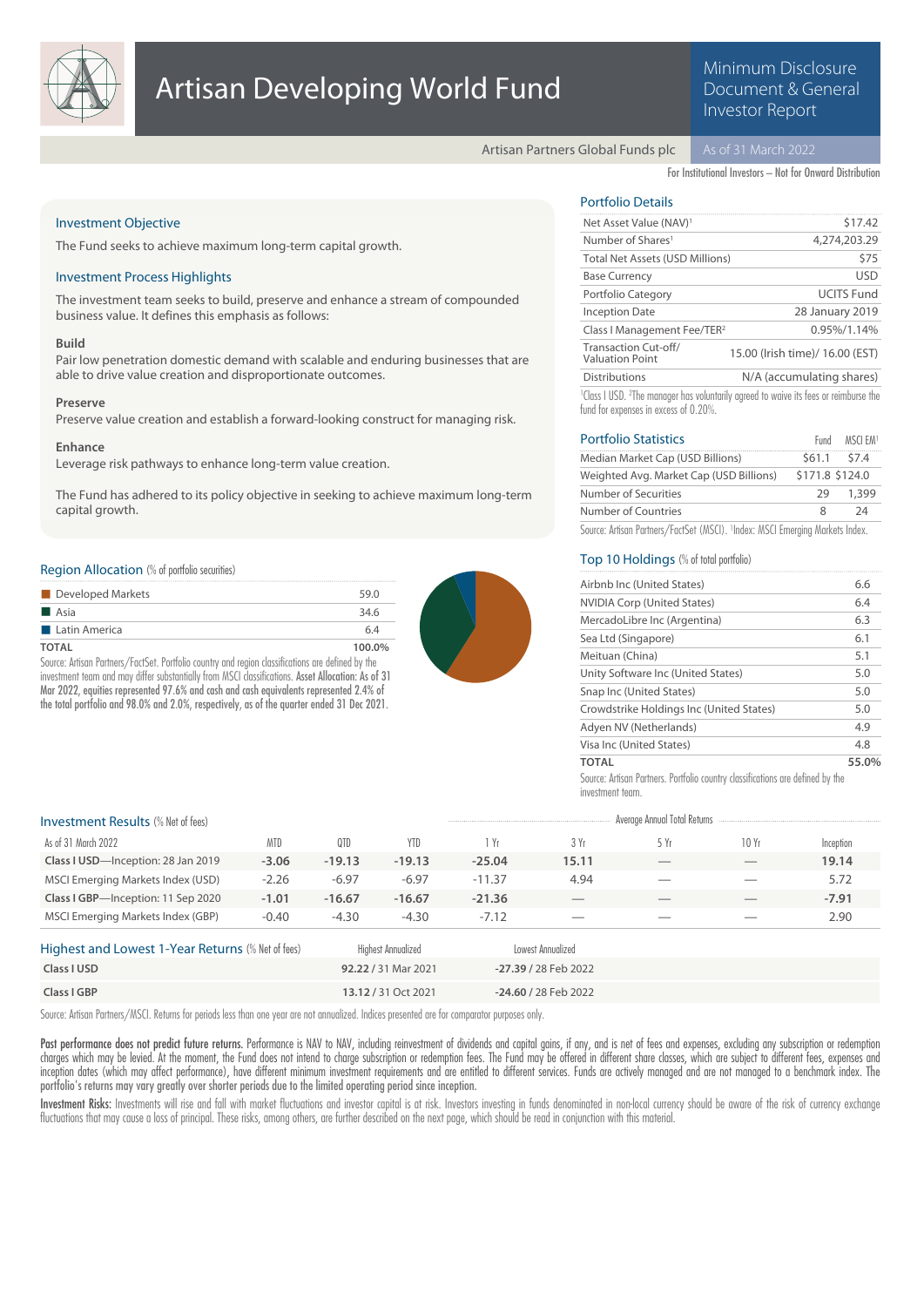# Artisan Developing World Fund

# Region/Country Allocation (% of portfolio securities)

| <b>REGION</b>                         | Fund | MSCL EM1      |
|---------------------------------------|------|---------------|
| <b>DEVELOPED MARKETS</b>              | 59.0 |               |
| <b>United States</b>                  | 46.1 |               |
| Netherlands                           | 8.3  |               |
| France                                | 4.6  |               |
| ASIA                                  | 34.6 | 77.7          |
| China                                 | 25.0 | 30.0          |
| Singapore                             | 6.3  |               |
| India                                 | 3.3  | 13.1          |
| <b>LATIN AMERICA</b>                  | 6.4  | 9.2           |
| Argentina                             | 6.4  |               |
| <b>EUROPE, MIDDLE EAST AND AFRICA</b> |      | 13.1          |
| Russia                                | 0.0  |               |
| <b>TOTAL</b>                          |      | 100.0% 100.0% |

Source: Artisan Partners/MSCI. <sup>1</sup>MSCI Emerging Markets Index. Countries held in the index, but not held in the portfolio, are not listed. Portfolio country and region classifications are defined by the investment team and may differ substantially from MSCI classifications. Index country classifications reflect MSCI methodology; index region classifications are defined by the investment team. Upon request, Artisan Partners will provide the portfolio's country and region breakdown according to MSCI methodology

# Identifiers

| Class/Currency | ISIN                     | SEDOL          | Minimum Investment |
|----------------|--------------------------|----------------|--------------------|
|                | Class I USD IE00BYORBG58 | BYORBG5        | \$500,000          |
| Class I GBP    | IE00BDZT5183             | <b>BDZT507</b> | £500,000           |

# Risk and Reward Profile

| Typically lower rewards |  | Typically higher rewards |  |
|-------------------------|--|--------------------------|--|
|                         |  |                          |  |

# Team Leadership



Portfolio Manager **Years of Investment Experience** Lewis S. Kaufman, CFA 23

The Scheme is approved by the FSCA under section 65 of the Collective Investment Schemes Control Act 2002 and has been categorised as a Collective Investment Scheme in Securities for public sale in South Africa.

The Scheme (Artisan Partners Global Funds Plc or APGF) is an umbrella type open-ended investment company with variable capital having segregated liability between its sub-funds, incorporated with limited liability and authorized in Ireland by the Central Bank of Ireland as an Undertaking for Collective Investments in Transferable Securities (UCITS) under registration number 485593. Artisan Partners Limited Partnership is an investment adviser registered with the U.S. Securities and Exchange Commission (SEC) and serves as the investment manager of APGF. Artisan Partners UK LLP (APUK) is authorized and regulated by the Financial Conduct Authority and is a registered investment adviser with the SEC and serves as distributor of APGF. This information is issued by APUK, 25 St. James's St., Floor 3, London SW1A 1HA, registered in England and Wales (LLP No. OC351201). Registered office: Reading Bridge House, Floor 4, George St., Reading, Berkshire RG1 8LS

This is a marketing communication. Further fund details, including risks, fees and expenses, and other information, such as ESG practices, are set out in the current Prospectus, Supplements, Key Investor Information Documents (KIIDs) and other documentation (collectively, the Fund Documents), which can be obtained by emailing artisan.transfer.agency@jpmorgan.com. Please refer to the Fund Documents and consider all of a fund's characteristics before making any final investment decisions.

Latest Sub-Fund pricing is published daily on Bloomberg. Cut-Off Time in respect of each Dealing Day is 15.00 (Irish time); Valuation point: 16.00 (EST).

Investment Risks: International investments involve special risks, including currency fluctuation, lower liquidity, different accounting methods and economic and political systems, and higher transaction costs. These risks typically are greater in emerging markets. Such risks include new and rapidly changing political and economic structures, which may cause instability; underdeveloped securities markets; and higher likelihood of high levels of inflation, deflation or currency devaluations. Securities of small- and medium-sized companies tend to have a shorter history of operations, be more volatile and less liquid and may have underperformed securities of large companies during some periods. The investor acknowledges the inherent risk associated with the selected investments and that there is no guarantees in respect of capital or returns in a portfolio. Investments will rise and fall with market fluctuations and investor capital is at risk. The costs associated with this fund will impact your return over time. These risks, among others, are further described in the Fund Documents.

Collective Investment Schemes in Securities (CIS) should be considered as medium to long-term investments. CIS's are traded at the ruling price and can engage in scrip lending and borrowing. The collective investment scheme may borrow up to 10% of the market value of the portfolio on a temporary basis. A CIS may be closed to new investors in order for it to be managed more efficiently in accordance with its mandate. CIS prices are calculated on a net asset basis, which is the total value of all the assets in the portfolio including any income accruals and less any applicable, permissible deductions (brokerage, STT, VAT, auditor's fees, bank charges, trustee and custodian fees and the annual management fee) from the portfolio divided by the number of participatory interests (units) in issue. Forward pricing is used. A schedule of fees, charges and maximum commissions is available on request from the manager.

Performance has been calculated using net NAV to NAV numbers with income reinvested. The performance for each period shown reflects the return for investors who have been fully invested for that period. Individual investor performance may differ as a result of initial fees, the actual investment date, the date of reinvestments and dividend withholding tax.

Where foreign securities are included in a portfolio there may be potential constraints on liquidity and the repatriation of funds, macroeconomic risks, political risks, foreign exchange risks, tax risks, settlement risks; and potential limitations on the availability of market information. The investor acknowledges the inherent risk associated with the selected investments and that there are no guarantees.

Portfolio holdings are displayed in the context of marketing the fund shares and not the marketing of underlying portfolio securities. Securities referenced may not be representative of all portfolio holdings. Securities of the same issuer are aggregated to determine a holding's portfolio weight. Portfolio statistics calculations exclude outlier data and certain securities which lack applicable attributes, such as private securities. Artisan Partners may substitute information from a related security if unavailable for a particular security. This material is as of the date indicated and is subject to change without notice. Totals may not sum due to rounding.

MSCI makes no express or implied warranties or representations and shall have no liability whatsoever with respect to any MSCI data contained herein. The MSCI data may not be further redistributed or used to create indices or financial products. This report is not approved or produced by MSCI. The Global Industry Classification Standard (GICS®) is the exclusive intellectual property of MSCI Inc. (MSCI) and Standard & Poor's Financial Services, LLC (S&P). Neither MSCI, S&P, their affiliates, nor any of their third party providers ("GICS Parties") makes any representations or warranties, express or implied, with respect to GICS or the results to be obtained by the use thereof, and expressly disclaim all warranties, including warranties of accuracy, completeness, merchantability and fitness for a particular purpose. The GICS Parties shall not have any liability for any direct, indirect, special, punitive, consequential or any other damages (including lost profits) even if notified of such damages.

This material is provided for informational purposes without regard to your particular investment needs and shall not be construed as investment or tax advice on which you may rely for your investment decisions. Investors should consult their financial and tax adviser before making investments in order to determine the appropriateness of any investment product discussed herein. In no event shall Artisan Partners have any liability for direct, indirect, special, incidental, punitive, consequential (including, without limitation, lost profits) losses or any other damages resulting from the use of this material.

**ARTISAN PARTNERS** 

For more information visit www.artisanpartners.com © 2022 Artisan Partners. All rights reserved.